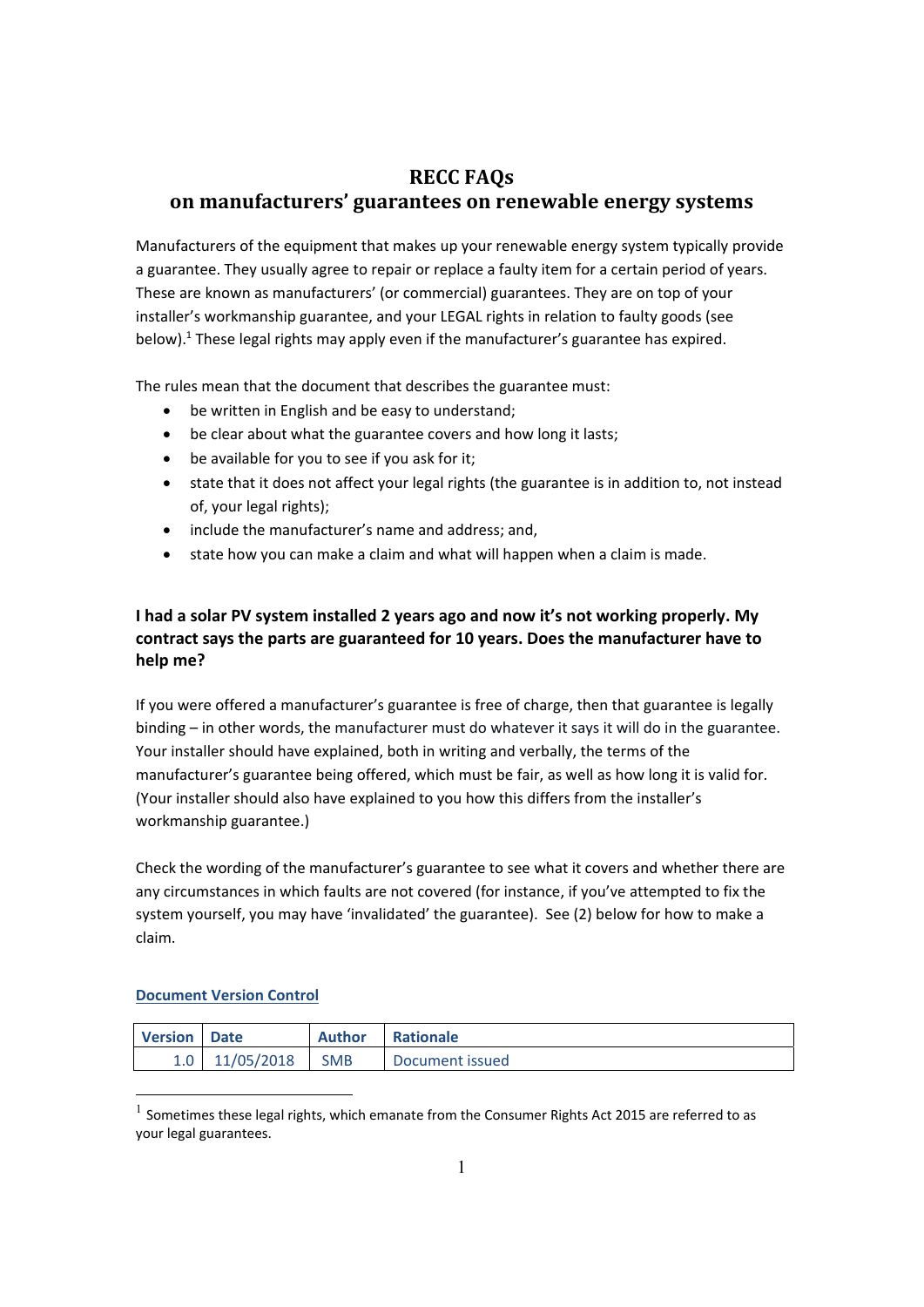#### **How do I make a claim under the manufacturer's guarantee?**

If part of the equipment you have installed develops a fault while there is a valid manufacturer's guarantee in place, check your paperwork to find out how you make a claim.

If you can't find the manufacturer's guarantee, contact your installer and ask if they have a copy or the manufacturer's contact details.

You can contact the manufacturer or their agent directly but it's also good practice for you to inform your installer, and for them to contact the manufacturer on your behalf if you want them to.

When you make a claim, you'll usually need:

- proof of purchase your contract with the installer, for instance
- details of what the problem is
- a photocopy of the guarantee.

# **My inverter's packed up. I've had it for nine months. It came with a two‐year guarantee but also with a guarantee registration card that I never got round to returning. Can I still claim under the manufacturer's guarantee?**

If the manufacturer asked you to register your equipment with them, you should have done so. Typically manufacturers ask you to do this within a few weeks of installation, either online or by returning a registration card or form.

If you haven't done so, your manufacturer's guarantee may not be valid – contact them to check. If you can't find contact details, ask your installer for advice.

But remember, even if the manufacturer's guarantee isn't valid, you still have LEGAL rights that may mean you're entitled to have the inverter repaired or replaced by the installer (see below).

### **My heat pump system's leaked anti‐freeze and damaged my flooring. I want the system fixed but I also want to get the damaged part of my floor repaired. What are my rights?**

The manufacturer (or your installer) may voluntarily offer to compensate you for the cost of sorting out the damage but, if not, you may have a claim under the law on 'product liability' (part of the Consumer Protection Act 1987).

When goods are sold to consumers, the goods must be safe. If the goods are not safe, and they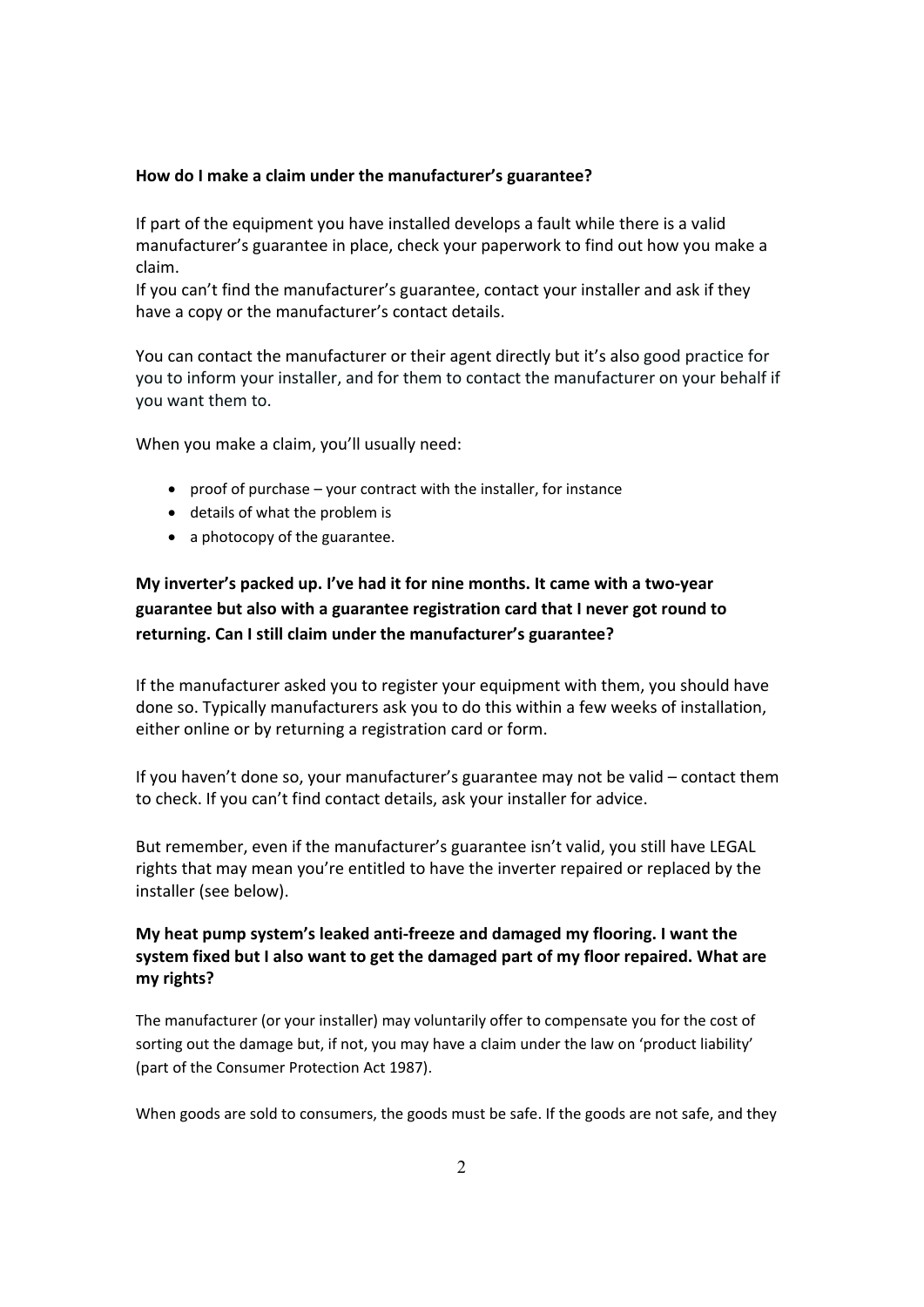cause death, injury or damage to property, then the manufacturer, the retailer and/or anyone else in the supply chain may have to meet a claim for compensation ('anyone else' includes anyone putting their name or brand on the product and importers from countries outside the European Union.)

You can sue for damage or loss of private property caused by faulty goods if the damage amounts to at least £275. How much you can claim depends on the extent of the harm suffered. If your claim is for less than £275, you may be able to make a claim for 'negligence' against either the manufacturer or the company you bought the item from (the installer). You could have to prove that they were negligent though.

### **There's a problem with my solar thermal panels. They're still under guarantee but the manufacturer is in China. What can I do?**

If there's a fault and the manufacturer is based outside the EU, you should be able to deal with the company who either imported the equipment into the UK or distributed it here. Your RECC Code Member must provide you with their details.

But you should be aware that, in this situation, it's normally only possible to claim damages caused by a faulty or unsafe product, but not necessarily the full set of remedies under the legal guarantee.

### **I've just heard that the maker of my faulty air‐source heat pump's gone bust. The guarantee's valid for another three years but is it worth the paper it's written on now?**

Check if what you've heard is right. You can do this by consulting Companies House here: www.gov.uk/get-information-about-a-company . If the company is no longer trading, it will be marked as being 'in liquidation' or 'in administration'.

If they have gone bust, check your paperwork to see if the equipment carried an 'insurance‐ backed guarantee policy' that covers you if the maker's no longer around to honour the guarantee.

If not, you could try asking the administrator (who is responsible for sorting out the winding up of the company) to get repairs or a replacement. If they've sold the company on, the new owners may take on the liabilities/responsibilites which could include honouring guarantees.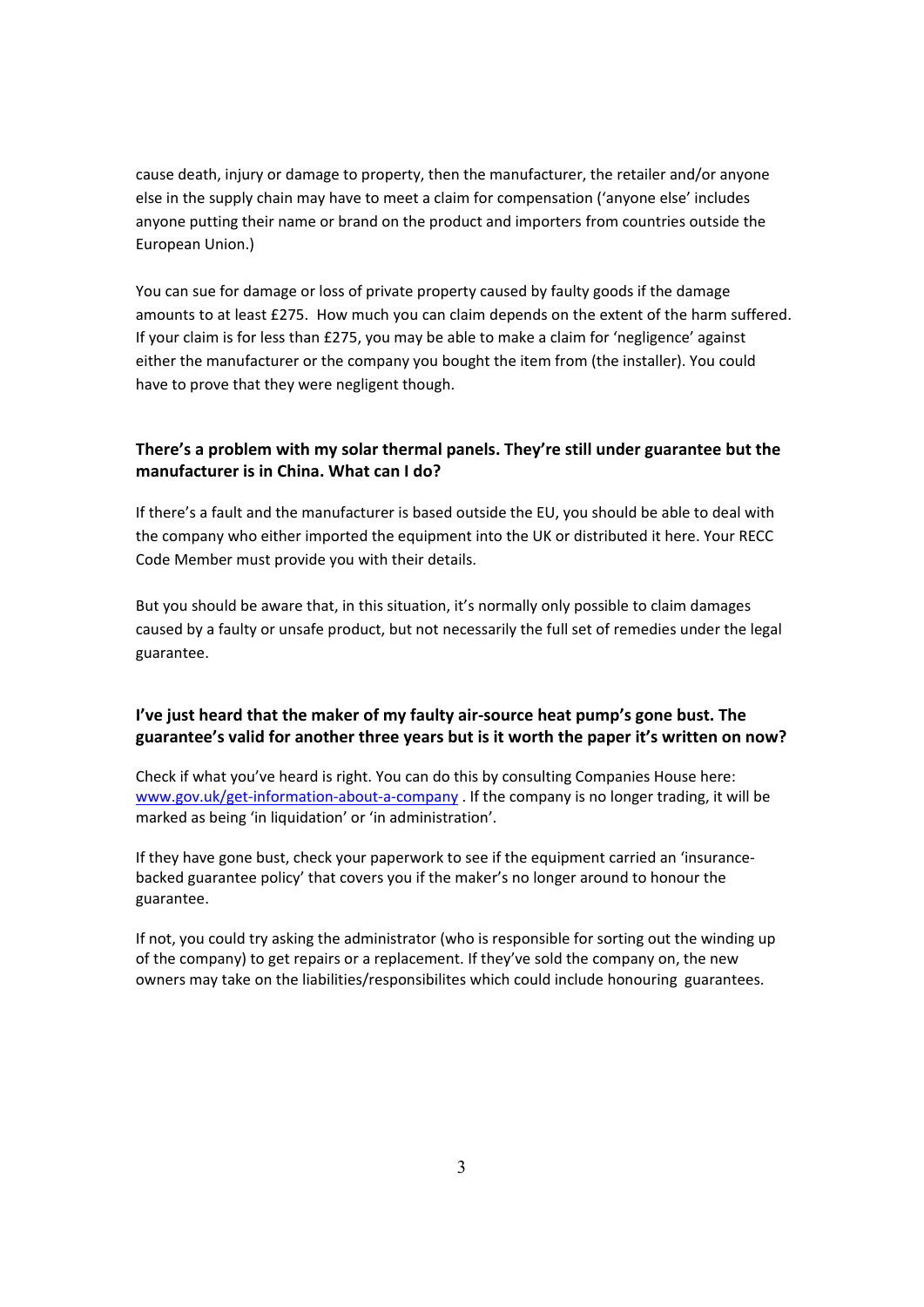If the directors of the company in liquidation have set up another company or alternative business you could also consider contacting them and asking them to honour the previous company's guarantees.

If you took out a separate paid‐for extended warranty, that may be with an insurer or other third‐party, not with the manufacturer that's gone bust. Again, check your paperwork.

And remember, you don't need a manufacturer's guarantee to pursue a claim about a faulty good with your installer if your consumer rights have been breached.

### **A part for my biomass boiler has buckled. My installer supplied and installed the system. He says I'll have to pay for the faulty part to be replaced because it's outside the manufacturer's two‐year parts guarantee. Is he right?**

There is a lot of confusion about this but the fact is that you have consumer rights in law with whoever **sold** you the goods – here, your installer. The guarantee offered by the manufacturer is **in addition to** those rights. In other words, you still have those legal rights even if the manufacturer's guarantee has expired or the manufacturer's no longer around. And if you paid on credit, you may have rights with the finance provider or credit card company.

#### *Rights against your installer*

By law, goods sold to consumers must be of satisfactory quality, must do what they're supposed to do (be 'fit for purpose') and must match any description you've been given of them. If they don't, you can seek a remedy – a repair, a replacement or even a partial or complete refund in certain circumstances – from your installer. And those rights last for up to six years (or five in Scotland), even if the manufacturer's guarantee is for less than that.

If something goes wrong within 6 months of install, the law assumes that the fault with the equipment was there when it was sold. After 6 months, the 'burden of proof' falls on you, the consumer. So, if the installer won't accept that the part buckling means it was faulty all along, you could have to get independent expert advice to prove it.

For more on your rights, see the Which? guide here: http://www.which.co.uk/consumer‐rights/advice/what‐do‐i‐do‐if‐i‐have‐a‐faulty‐product

If the part buckled after more than six months but within the two‐year guarantee period, it would be up to you whether you wanted to make a claim under the Consumer Rights Act with your installer or with the manufacturer under the guarantee. When deciding, bear in mind:

- manufacturers' guarantees usually undertake to repair or replace a faulty item without quibble for however long the guarantee lasts ie you won't have to prove it was faulty when you got it
- manufacturers' guarantees sometimes only cover the cost of parts, not the labour costs involved in replacing an item. Under your CRA rights, it's the supplier's responsibility –